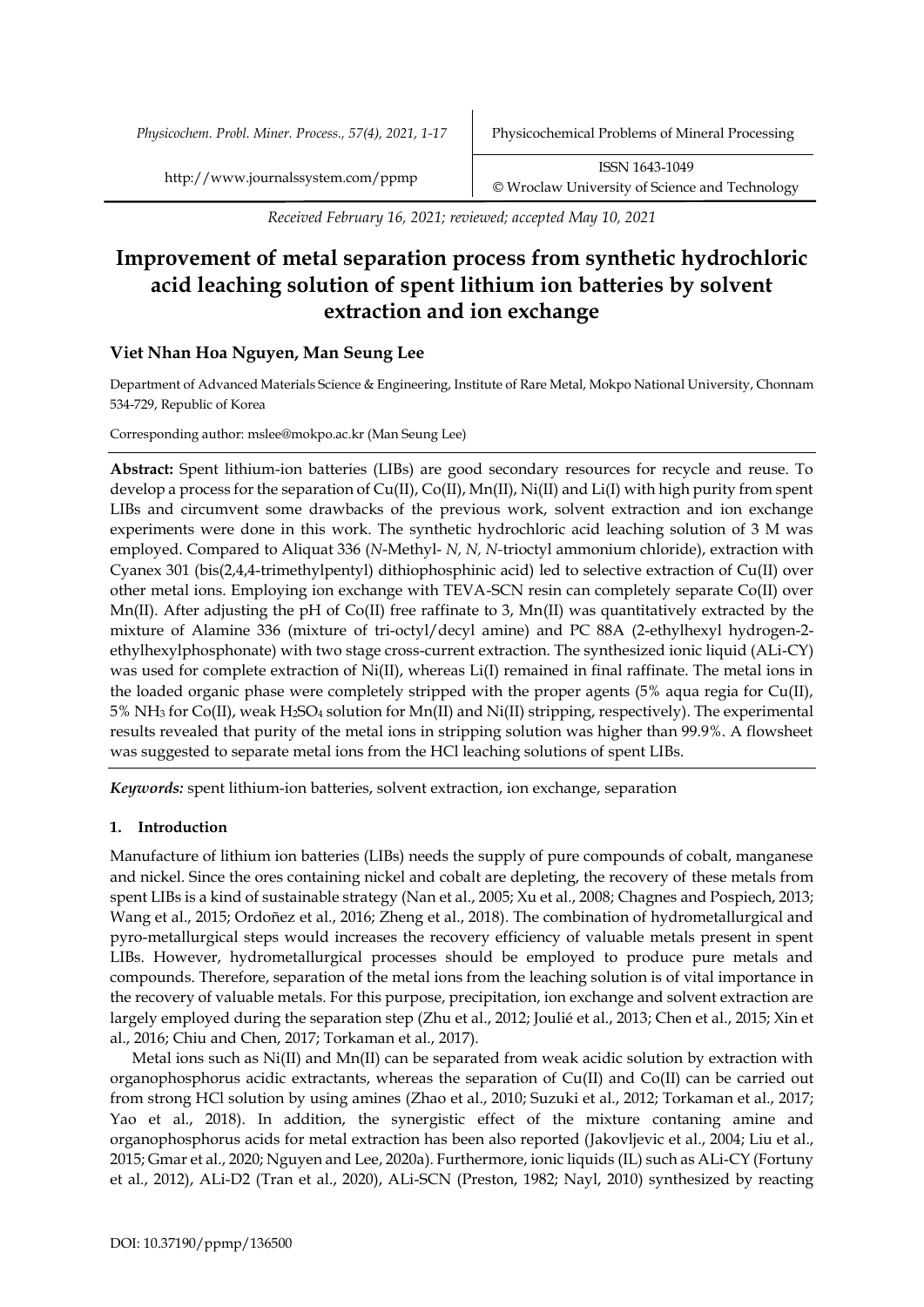Aliquat 336 (*N*-Methyl- *N, N, N-*trioctylammonium chloride) with Cyanex 272 (bis(2,4,4 triethylpentyl)phosphinic acid), D2EHPA (di(2-ethylhexyl)phosphoric acid) and NaSCN showed their extraction power for metal ions and hydrogen ions (Le et al., 2019). In particular, these ILs can be employed to separate metal ions from the leaching solutions of spent LIBs which contains Co(II), Ni(II), Mn(II) and Li(I) (Preston, 1982; Nayl, 2010; Tran et al., 2020; Nguyen and Lee, 2020b).

Since the aqueous chemistry of Co(II) and Cu(II) in concentrated HCl solution is similar, it is not easy to completely separate these two metal ions. We reported a process to separate Co(II), Cu(II), Mn(II), Ni(II) and Li(I) present in the synthetic HCl leaching solution of spent LIBs by employing solvent extraction (Nguyen and Lee, 2020a). Although the process looks simple and has some advantages, the drawbacks of this process are co-extraction of metal ions during the separation in Cu(II)/Co(II) and Mn(II)/Ni(II). Therefore, the purity of the desired metal ions in each stripping solution was not high. In order to overcome these drawbacks, we modified the reported process. First, we investigated the possibility of complete separation of Cu(II) from the leaching solution of spent LIBs. Secondly, ion exchange was employed to separate Co(II) and Mn(II) from the solution. The complete and selective extraction of Mn(II) and Ni(II) was also explored.

In this work, ILs synthesized from Aliquat 336 and mixture of Alamine 336 (mixture of trioctyl/decyl amine) and organophosphorus acids such as D2EHPA, PC 88A (2-ethylhexyl hydrogen-2 ethylhexylphosphonate), Cyanex 272 and Cyanex 301 (the main constituent is bis(2,4,4-trimethylpentyl) dithiophosphinic acid) were used to separate the metal ions in the synthetic hydrochloric acid leaching solutions. The separation behavior of metal ions was examined by varying the concentration of extractants and the acidity of the solution. The extraction and stripping conditions for the separation of Cu(II), Co(II), Mn(II) and Ni(II) were investigated. McCabe-Thiele diagrams for the stripping were constructed and batch simulation experiments for the multi-stage extraction were performed. TEVA-SCN resin which was synthesized from TEVA and NaSCN was employed to slectively load Co(II) over Mn(II) from the stripping solution. Finally, a process for the separation of  $Cu(II)$ ,  $Co(II)$ ,  $Mn(II)$ ,  $Ni(II)$ and Li(I) with high purity from the spent LIBs was proposed.

#### **2. Experimental**

#### **2.1. Reagents and chemicals**

Commercial extractants such as Aliquat 336 (93%) and Alamine 336 (95%) were supported by BASF Co., while Cyanex 272 (85%) was bought from Daihachi Chemicals. Co. D2EHPA (95%), PC 88A (95%), and Cyanex 301 (70%) were products of Cytec Inc. These extractants were used without further purification. Organic phases were prepared by diluting the extractants with kerosene (Daejung Co., > 90%). Decanol (Daejung Co.,  $> 98\%$ ) was added into the organic solutions (10%v/v) as a modifier to avoid the formation of a third phase when needed. Ionic liquid, ALi-CY (R4N·A) was synthesized by contacting an equimolar concentration of Aliquat 336 and Cyanex 272 in kerosene in a beaker, then  $0.5 M \text{ NaHCO}_3$ was added to the solution (Fortuny et al., 2012). The mixture was stirred to eliminate  $CO<sub>2</sub>$  gas and promote the formation of ALi-CY. During the synthesis of ALi-CY, the transfer of chloride ions from the organic to the aqueous was verified by precipitation of chloride ion as AgCl using AgNO<sub>3</sub>.

The composition of the synthetic leaching solution is shown in Table 1 (Nguyen and Lee, 2020a). The concentration of HCl in the synthetic solution was adjusted to 3 M. The synthetic solutions were prepared by dissolving the corresponding amount of metal chlorides such as  $CoCl<sub>2</sub>·6H<sub>2</sub>O$  (Junsei Co., > 97%), CuCl<sub>2</sub>·2H<sub>2</sub>O (Daejung Co., > 97%), MnCl<sub>2</sub>·4H<sub>2</sub>O (Daejung Co., > 98%), NiCl<sub>2</sub>·6H<sub>2</sub>O (Kakuri Co. Kyoto Japan, > 96%) and LiCl (Daejung Co., > 98%) in 3 M HCl solution. Sodium chloride (Jedia Co. Ohio USA, > 99%) was also added to adjust the concentration of chloride ion in the solution. HCl (Dae Jung Chemicals, Korea, 35%) and H2SO<sup>4</sup> (Dae Jung Chemicals, Korea, 95%) solutions were diluted by doubly distilled water to desirable concentrations. The pH of the solution was adjusted by using sodium hydroxide (Duksan Co., >99%) solution. NH<sup>3</sup> (Junsei Co., 28%) solution was employed as a eluant agent and all the employed chemicals were of analytical grade.

A commercial TEVA resin (Trialkyl methylammonium chloride, Eichrom, particle size 100-150 m, USA) was used without any treatment. The active component of the TEVA resin is an aliphatic quaternary amine, which has properties similar to those of typical strong base anion exchange resins. A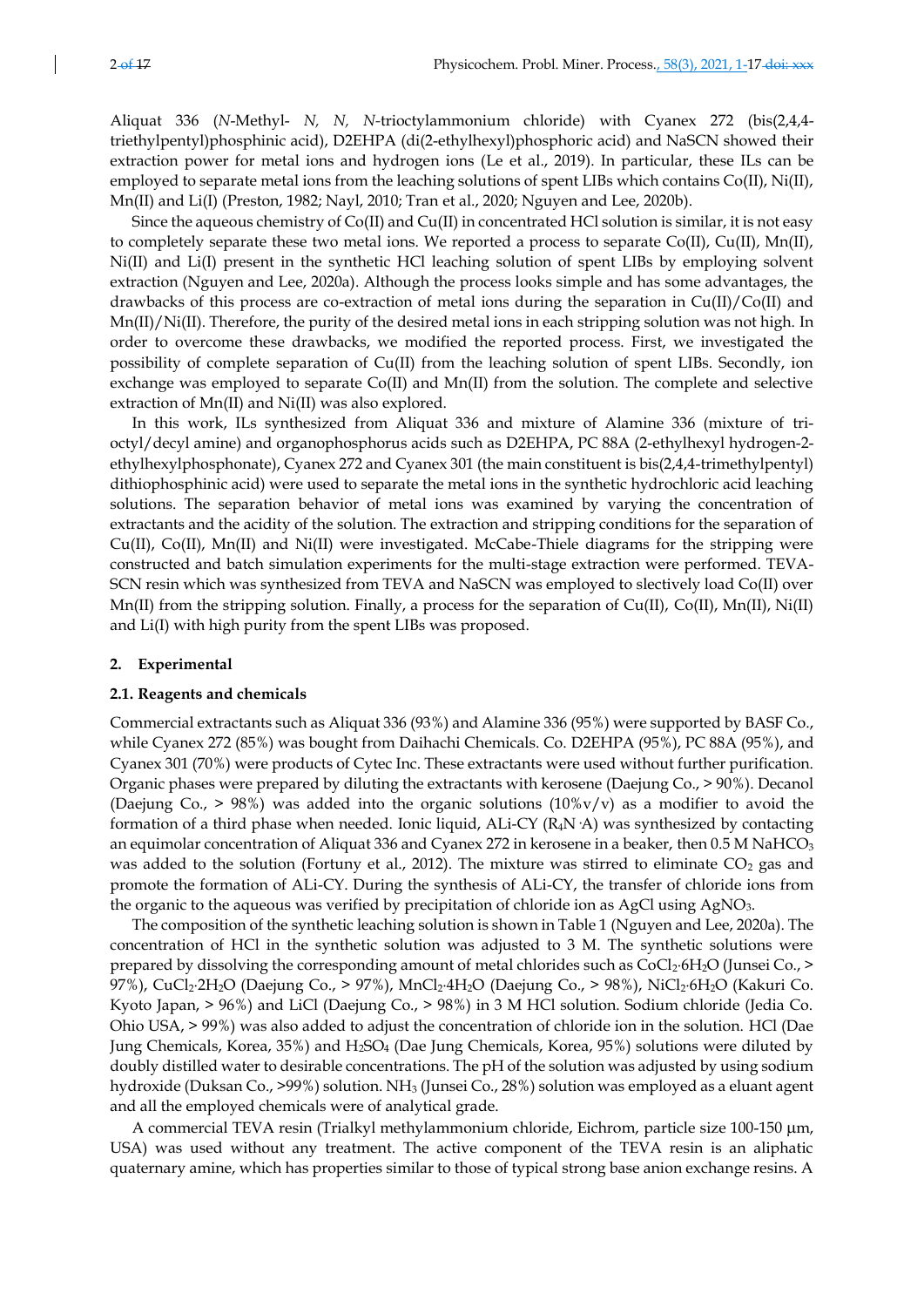resin named TEVA-SCN was prepared by contacting 1 g TEVA resin many times with a sufficient amount of 2 M NaSCN (Daejung Co., > 98.0%) until the resin was saturated. After synthesis, TEVA-SCN was washed with water and then employed for ion exchange experiments. Scheme 1 illustrates the transformation of TEVA-SCN resin from the corresponding commercial TEVA resin.

| Metal ions             | Cu(II)                                | Co(II) | Mn(II) | Ni(II)               |                       |
|------------------------|---------------------------------------|--------|--------|----------------------|-----------------------|
| mg/L                   | 150.0                                 | 938.0  | 150.0  | 100.0                | 150.0                 |
| R<br>$\odot$<br>(TEVA) | $\frac{\Theta}{C1}$ / $NO_3^{\Theta}$ | NaSCN  | R      | R<br>Θ<br>(TEVA-SCN) | $_{\rm SCN}^{\Theta}$ |

Table 1. The composition of metal ions in the synthetic solution

Denote.  $R = C_8H_{17}$  and  $C_{10}H_{21}$ 



#### **2.2. Solvent extraction and ion exchange procedures**

The extraction and stripping experiments were performed by mixing equal volume of aqueous and organic phase (each 20 mL) in a screwed cap bottle. When needed, the volume ratio of the two phases was varied. The mixtures were stirred for 30 minutes using a Burrell wrist action shaker (model 75, USA) at ambient temperature  $(22 \pm 1)$ °C). After shaking, solutions were poured into glass separatory funnels for phase separation. Inductively coupled plasma-optical emission spectrometry (ICP-OES, Spectro Arcos) was used to measure the metal concentration in the aqueous phase before and after extraction. Most of the experiments have been done duplicately with an error of  $\pm 5\%$ .

Based on the mass of the metal ions in the aqueous phase before extraction  $[M]_i$  and after extraction  $[M]_{aa}$ , the extraction percentage (%E) of a metal ion was calculated as:

$$
\%E = \frac{([M]_i - [M]_{aq}) \times 100}{[M]_i}.
$$

The stripping percentage of a metal ion was calculated as:

,

$$
\%stripping = \frac{[M]^*_{aq} \times 100}{[M]_{org}}
$$

where  $[M]_{org}$  and  $[M]^*_{aq}$  are the mass of a metal ion in the loaded organic phase before stripping and in the aqueous phase after stripping, respectively. Experimental procedure for the batch simulation of the four stage counter-current extraction is shown in scheme 2.

Batch ion exchange experiments were done by putting some amount of resins into 20 mL synthetic leaching solution. The samples were shaken in a shaking incubator (HB-201SF, Hanbeak Scientific Co.) for 12 hours at room temperature ( $22 \pm 1$ °C). The stirring speed was fixed at 400 rpm. After filtering the resin by filter paper, the concentration of metals in the solution was measured by ICP-OES and the concentration of metals loaded into resin was obtained by mass balance.

## **3. Results and discussion**

#### **3.1 Separation of Cu(II) from solutions containing Co(II), Mn(II), Ni(II) and Li(I)**

#### **3.1.1 Cu(II) extraction by Aliquat 336**

The hydrochloric leaching solution of LIBs generally contains metals such as Li(I), Cu(II), Co(II), Mn(II), Ni(II) (Wang and Friedrich, 2015; Porvali et al., 2019). In this work, a synthetic leaching solution of spent LIBs with 3 M HCl was employed. Table 1 lists the composition of Cu(II), Co(II), Mn(II), Ni(II) and Li(I) in the solution. Our previous work showed that Aliquat 336 was able to selectively extract Cu(II) from other metal ions. Batch simulation experiments on the three stage counter-current extraction with Aliquat 336 resulted in the extraction of only 71.6% of Cu(II) (Nguyen and Lee, 2020a). In order to completely extract Cu(II), we did batch simulation experiments for the four stages counter-current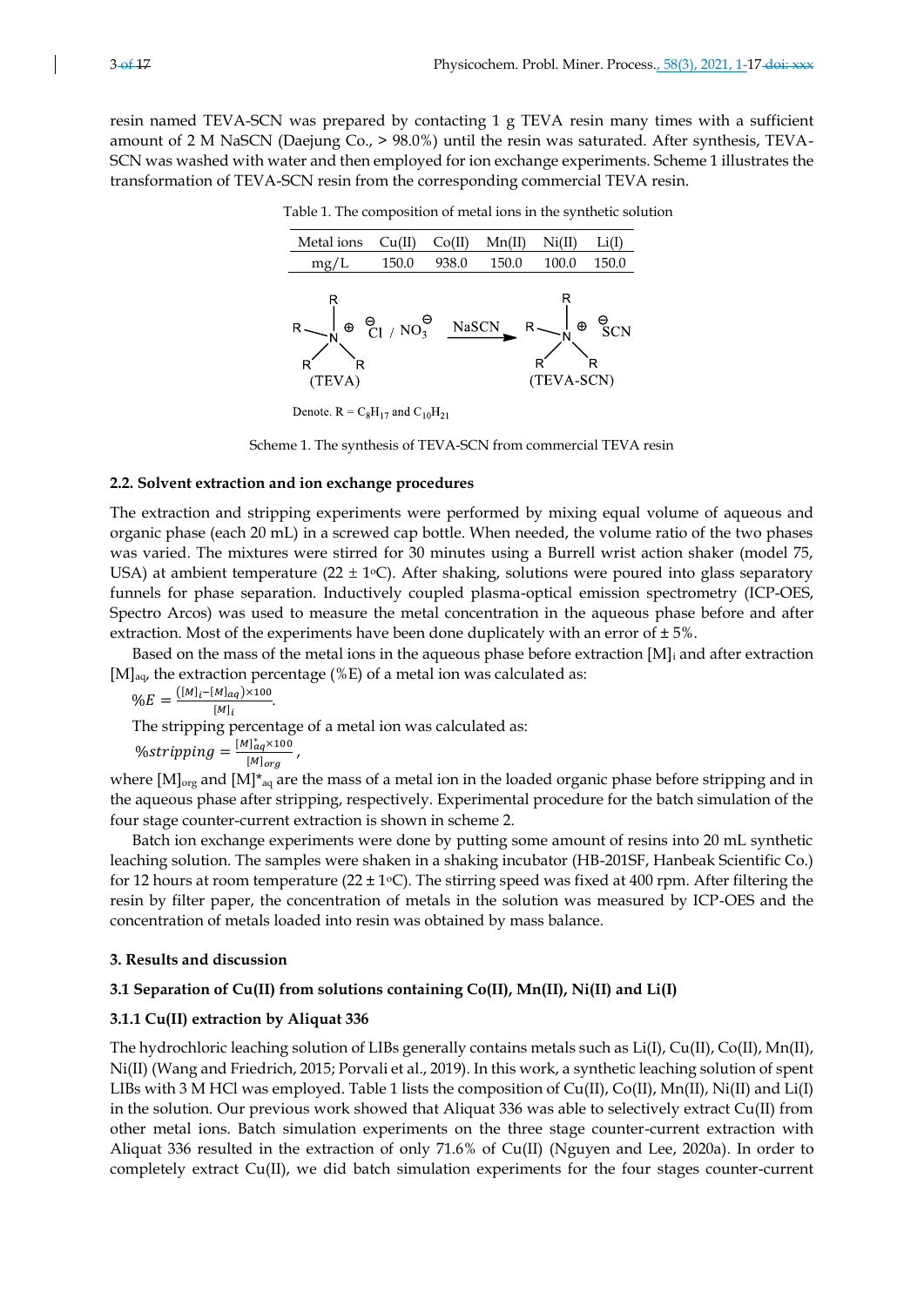extraction. Table 2 represents the concentration of the metal ions in each stage and the overal extraction percentage during the these batch simulation exeperiments with 0.3 M Aliquat 336 at unity phase ratio. The complete extraction of Cu(II) was accomplished, leaving Mn(II), Ni(II) and Li(I) in the raffinate. However, a small amount of Co(II) (6.5%, 60.7 mg/L) was also co-extracted into the organic phase. Since the aqueous chemistry of Cu(II) and Co(II) in hydrochloric acid solution is quite similar, it is not easy to separate the two metal ions by either scrubbing or stripping (Nguyen and Lee, 2020a). Therefore, we did some experiments to find out extraction system by which only Cu(II) can be seletively extracted.



\*Denote:  $aq = feed$  solution;  $org = fresh$  solvent;  $A/(R) = r$ affinate;  $E =$  extract flow;  $O =$  loaded organic phase Scheme 2. Batch simulation of four stages counter-current extraction

Table 2. Results from batch simulation experiments for four stages counter-current extraction by 0.3 M Aliquat 336 at an unity phase ratio.

| $\sim$ $\sim$ at an and<br>PILLO ILLO. |        |        |        |        |       |
|----------------------------------------|--------|--------|--------|--------|-------|
| Metal ions                             | Co(II) | Ni(II) | Cu(II) | Mn(II) | Li(I) |
| Stock solution, $mg/L$                 | 938.0  | 100.0  | 150.0  | 150.0  | 150.0 |
| Raffinate 1, mg/L                      | 938.1  | 99.9   | 89.2   | 149.9  | 153.2 |
| Raffinate 2, mg/L                      | 957.6  | 102.6  | 48.8   | 154.1  | 154.8 |
| Raffinate 3, mg/L                      | 951.3  | 102.7  | 16.6   | 153.7  | 152.7 |
| Raffinate 4, mg/L                      | 877.2  | 106.7  | 0      | 155.3  | 157.8 |
| Overall %E                             | 6.5    | 0      | 100    | 0      | 0     |

## **3.1.2. Cu(II) extraction by Cyanex 301**

Cyanex 301 shows a selectivity for Cu(II) over other metal ions such as Co(II), Ni(II), Mn(II) from strong acidic medium (Fleitlikh et al., 2018; Lee and Lee, 2019). For this reason, Cyanex 301 was selected and its concentration was varied from 0.02 to 0.3 M. **Fig. 1** indicates that Cyanex 301 can selectively extract Cu(II) over other metal ions. This is attributed to the high affinity between Cu(II) and sulfur atoms in the funtional group of Cyanex 301. According to HSAB (hard soft acid base) principle, Cu(II) is a soft acid and the sulfur atom of Cyanex 301 is a soft base and thus they have a strong tendency to interact. The extraction reactions of Cu(II) by Cyanex 301 are represented as Eqs. (1) and (2) (Fleitlikh et al., 2018):

$$
Cu^{2+}(a) + 2HA_{(0)} = CuA_{2(0)} + 2H^{+}(a)
$$
\n(1)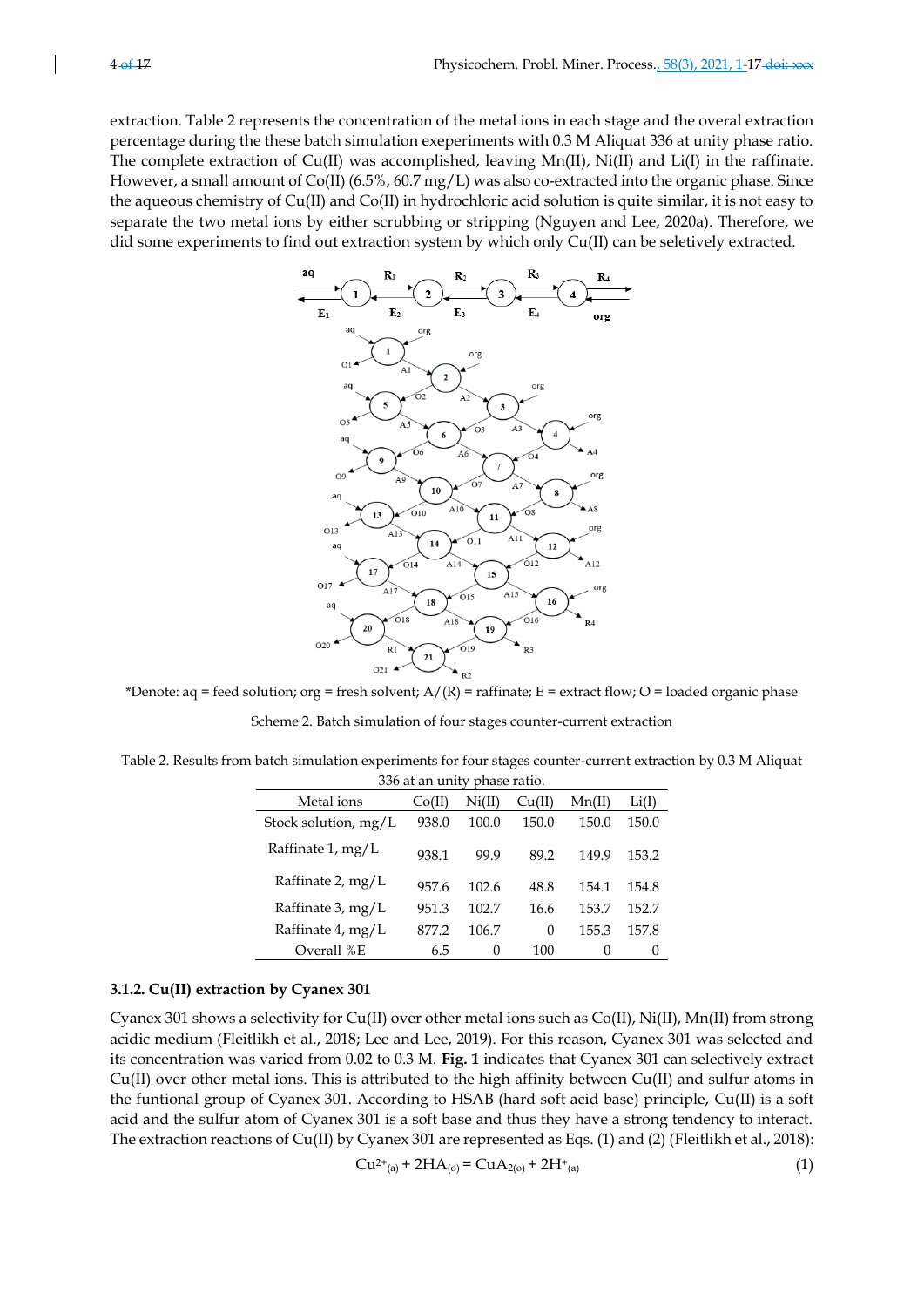where  $HA = CyaneX 301$ .

The structure of Cu-Cyanex 301 complex can be proposed in scheme 3.



Scheme 3. Structure of Cu-Cyanex301 complex (Wieszczycka and Tomczyk, 2011)

According to the literature (Fleitlikh et al., 2018), Cu(II) in the loaded Cyanex 301 can be reduced to Cu(I) by the oxidation action of Cyanex 301. This reduced Cu(I) can undergo polymerization reaction as represented in Eq. (2):

$$
2nCuA_{2(o)} = 2(CuA)_{n(o)} + nA - A_{(o)}
$$
\n(2)

Eqs. (1) and (2) show the reason why Cyanex 301 has a selectivity for Cu(II) extraction and stripping of Cu(II) from the loaded Cyanex 301 is difficult.



Fig. 1. Effect of Cyanex 301 concentration on extraction of metal ions from 3 M HCl solution. Conditions: [Cyanex 301] = 0.02-0.3 M; diluent: kerosene; [metals]: Cu(II),Co(II), Mn(II), Ni(II) and Li(I) = 150, 938.0, 150.0, 100 and 150.0 mg/L, respectively;  $O/A = 1$ 

## **3.1.3. Cu(II) stripping from the loaded Cyanex 301**

Aqua regia solution can efficiently strip Cu(II) from the loaded Cyanex 301 (Lee and Lee, 2019). Because of some harmful effect of aqua regia on the enviroment, aqua regia diluted with water was employed in these experiments. First, the loaded organic phase was prepared by contacting the synthetic leaching solutions with 0.02 M Cyanex 301. The concentration of Cu(II) in the loaded phase was 150.0 mg/L and no other metal ions were extracted. Stripping results showed that 95.3 % of Cu(II) was stripped from the 0.02 M loaded Cyanex 301 by using 5% aqua regia. In this case, Cu(I) which was linked with the sulfur-containing ligands might be oxidized by aqua regia solution to generate Cu(II). This accelerated the stripping efficiency due to the stronger hydration of  $Cu(II)$  complexes in the aqueous phase compared to Cu(I) and thus ion with high charge density would preferentially distribute to the aqueous phase (Lommelen et al., 2019). The concentration and purity of Cu(II) in the stripping solution was 143.0 mg/L and 99.9%, respectively. In terms of the separation degree and the purity of Cu(II) in the stripping solution, Cyanex 301 is superior to Aliquat 336.

#### **3.2 Separation of Co(II) from the Cu(II) free raffinate**

#### **3.2.1. Co(II) extraction**

After separation of Cu(II) by Cyanex 301, Co(II), Mn(II), Ni(II) and Li(I) are left in the raffinate and their concentrations are 938.0 mg/L, 150.0 mg/L, 100 mg/L and 150.0 mg/L, respectively. Our previous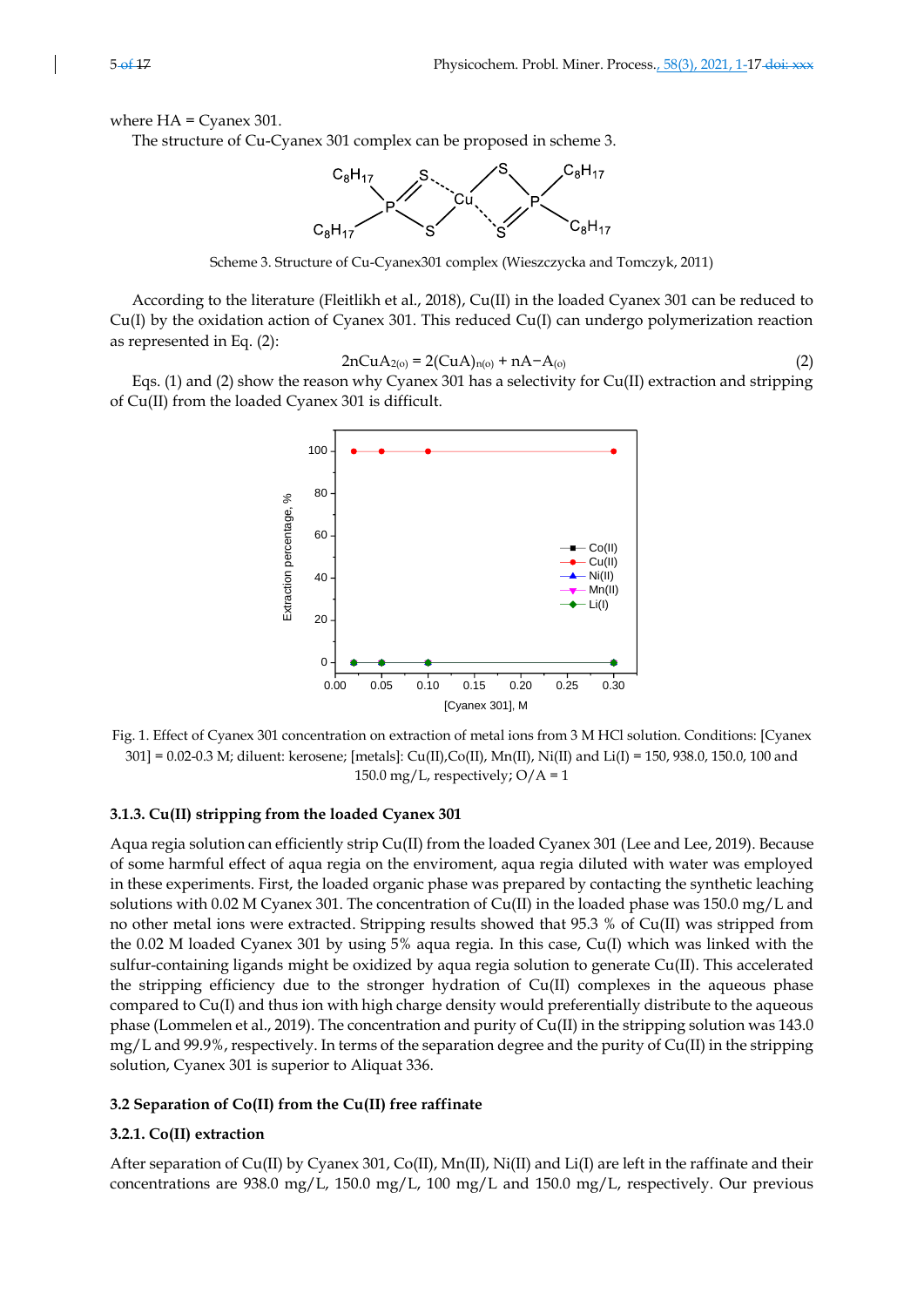work showed that addition of 2 M NaCl to the raffinate was necessary to selectively extract Co(II) from the raffinate by Aliquat 336. After three stage of counter-current extraction by 1.0 M Aliquat 336 at a O/A phase ratio of 2, 98.8% Co(II) and 36.9% Mn(II) were extracted (Nguyen and Lee, 2020a). In this work, batch simulation experiments of four stage counter-current extraction were done in order to completely extract Co(II). In these experiments,  $10\%$  (v/v) of decanol was added to the organic as a phase modifier and 2 M NaCl was also added to the feed solution. Table 3 shows that Co(II) was completely extracted by 1.0 M Aliquat 336 by four stages of counter current extraction. However, 29.9% of Mn(II) was aslo co-extracted at this condition.

Table 3. Results from batch simulation experiments for four stages counter-current extraction by 1.0 M Aliquat 336 at an A/O ratio of 1/2

| Metal ions             | Co(II) | Ni(II) | Mn(II) | Li(I)    |
|------------------------|--------|--------|--------|----------|
| Stock solution, $mg/L$ | 938.0  | 100.0  | 150.0  | 150.0    |
| Raffinate $1, mg/L$    | 120.2  | 100.4  | 118.5  | 149.9    |
| Raffinate 2, mg/L      | 11.9   | 93.7   | 88.6   | 147.4    |
| Raffinate 3, mg/L      | 0      | 99.9   | 61.1   | 154.3    |
| Raffinate 4, mg/L      | 0      | 115.9  | 37.7   | 160.8    |
| Overall %E             | >99.9  | 0      | 29.9   | $\theta$ |

## **3.2.2. Co(II) stripping**

Stripping of Co(II) from 1.0 M loaded Aliquat 336 was tested by using HCl solution. The concentration of HCl was varied from 0.1 to 2.0 M and the obtained results are displayed in Table 4. The data indicated that both Co(II) and Mn(II) was stripped by a HCl solution in the studied range and the stripping percentage decreased with the increase in HCl concentration. In our experimental range, 0.1 M HCl was the best condition for the stripping of Co(II) and Mn(II) from 1.0 M loaded Aliquat 336. The stripping percentage of Co(II) and Mn(II) was 62.0 % and 34.8%, respectively.

McCabe–Thiele diagram for the stripping of Co(II) from the 1.0 M loaded Aliquat 336 by 0.1 M HCl was constructed by varying the volume ratio of the two phases from  $5/1$  to  $1/5$ . In these experiments, the loaded Aliquat 336 was prepared from the batch simulation experiments for four stage countercurrent extraction as shown in scheme 2 and Co(II) concentration in the loaded organic phase was 538.9 mg/L. McCabe–Thiele plot in Fig. 2 indicates that four stages counter-current stripping is necessary for the complete stripping of Co(II) at an A/O ratio of 3/1.

| loaded phase: 538.9 and 44.8 mg/L, respectively) |                                       |
|--------------------------------------------------|---------------------------------------|
| Concentration of HCl, M                          | Stripping percentage, %               |
|                                                  | C <sub>0</sub> /H<br>$M_{\rm D}$ (II) |

Table 4. Stripping percentage of Co(II) and Mn(II) from the loaded 1.0 M Aliquat 336. ([Co(II)] and [Mn(II)] in the

| Concentration of HCl, M | Stripping percentage, % |        |  |  |
|-------------------------|-------------------------|--------|--|--|
|                         | Co(II)                  | Mn(II) |  |  |
| 0.1                     | 62.0                    | 34.8   |  |  |
| 0.3                     | 61.0                    | 33.9   |  |  |
| 0.5                     | 59.4                    | 32.2   |  |  |
| 1.0                     | 57.5                    | 30.2   |  |  |
| 2.0                     | 51.1                    | 29.3   |  |  |

## **3.3. Separation of Co(II) from Mn(II) by using ion exchange TEVA-SCN**

#### **3.3.1. Loading behavior of Co(II) and Mn(II) into anion exchanger**

Ion exchange was employed for selective separation of Co(II) and Mn(II) from the stripping solution of 0.1 M HCl. The concentration of Co(II) and Mn(II) in the stripping solution was 538.9 and 44.8 mg/L, respectively. Although the HCl concentration in the stripping solution was mild (0.1 M), TEVA, an anion exchange resin was employed on the basis of the reported literature (Nguyen and Lee, 2020a,b).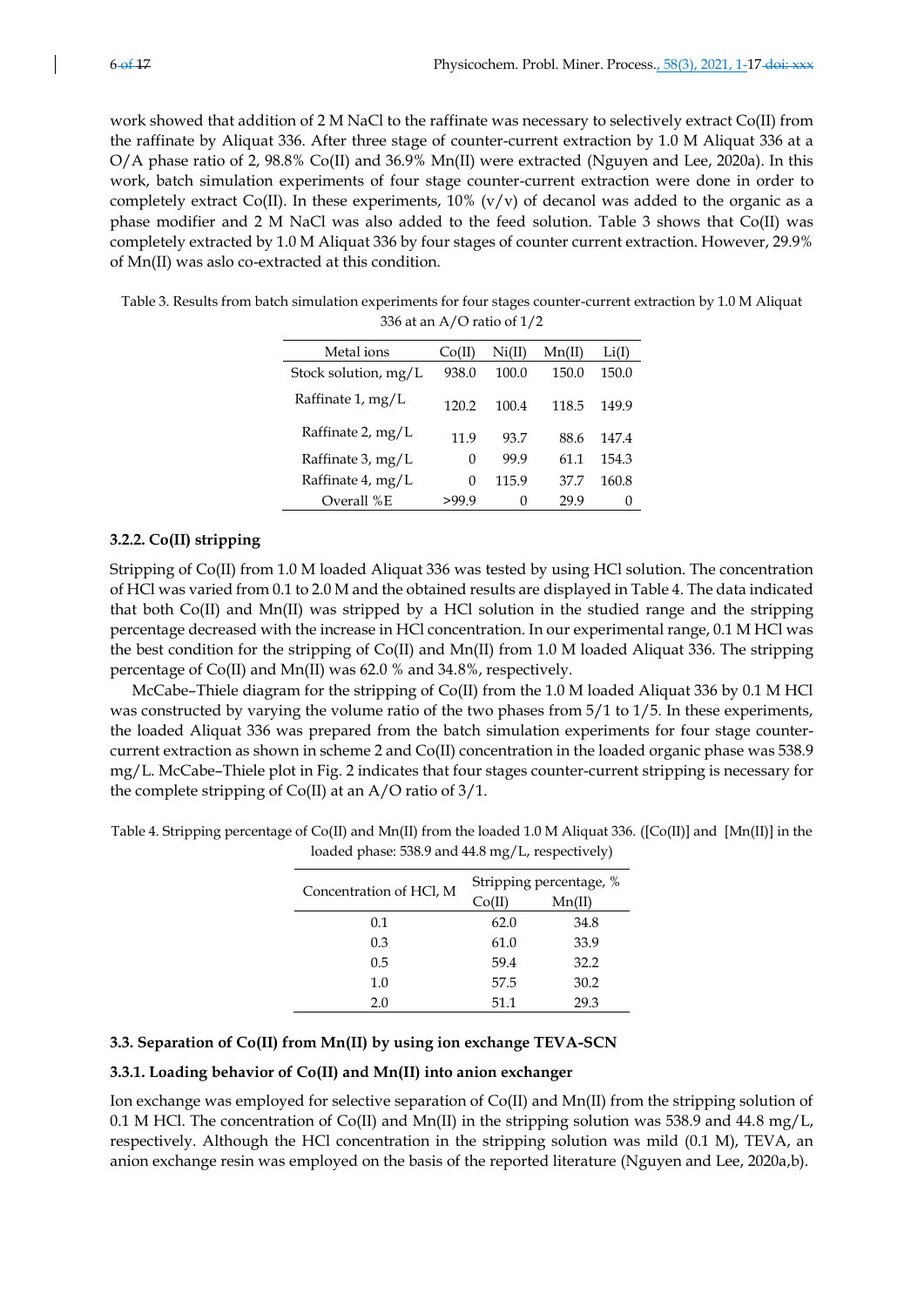

Fig. 2. McCabe Thiele diagram for the stripping of Co(II) from 1.0 M Aliquat 336 by 0.1 M HCl solution

The adsorption capacity of TEVA and TEVA-SCN resins was compared in this work. The concentration of the resins was kept at 15  $g/L$  and the shaking time was 12 hours. Fig. 3 shows that Mn(II) was not loaded at all into TEVA-SCN resin, while 3.2% Mn(II) was loaded into TEVA resin. Furthermore, the loading percentage of Co(II) into TEVA-SCN (52.4%) was higher than that into TEVA (3.3%). The stronger adsorption of Co(II) into TEVA-SCN is ascribed to the stronger tendency of SCNto form complexes with Co(II) compared to chloride ion (Diebler and Högfeldt, 1983; Gammons and Seward, 1996; Lee and Oh, 2004). In addition, the difference in complex formation of Co(II) and Mn(II) with SCN- resulted in their different adsorption towards TEVA-SCN and thus Co(II) can be selectively adsorbed. Therefore, TEVA-SCN was selected for the separation and purification of Co(II) from the stripping solution. The loading reaction of Co(II) can be represented as Eq. (3).

$$
Co^{2+}(a) + 2Cl^{-}(a) + 4R_4N SCN_{(o)} = (R_4N)_2Co(SCN)_{4(o)} + 2R_4N Cl_{(o)}
$$
\n(3)

where R<sub>4</sub>N SCN represent TEVA-SCN resin.

To investigate the effect of time on the loading of Co(II) and Mn(II) into TEVA-SCN resin, 10  $g/L$  of resin was contacted with the stripping solution of  $0.1$  M HCl ([Co] = 538.9 and [Mn] = 44.8 mg/L) by



Fig. 3. Comparison between adsorption capacity of TEVA and TEVA-SCN anion exchange resin for separation of Co(II) and Mn(II). Conditions: Feed solution, mg/L: Co(II)-538.9, Mn(II)-44.8; [resin] = 15 g/L; Shaking time: 12h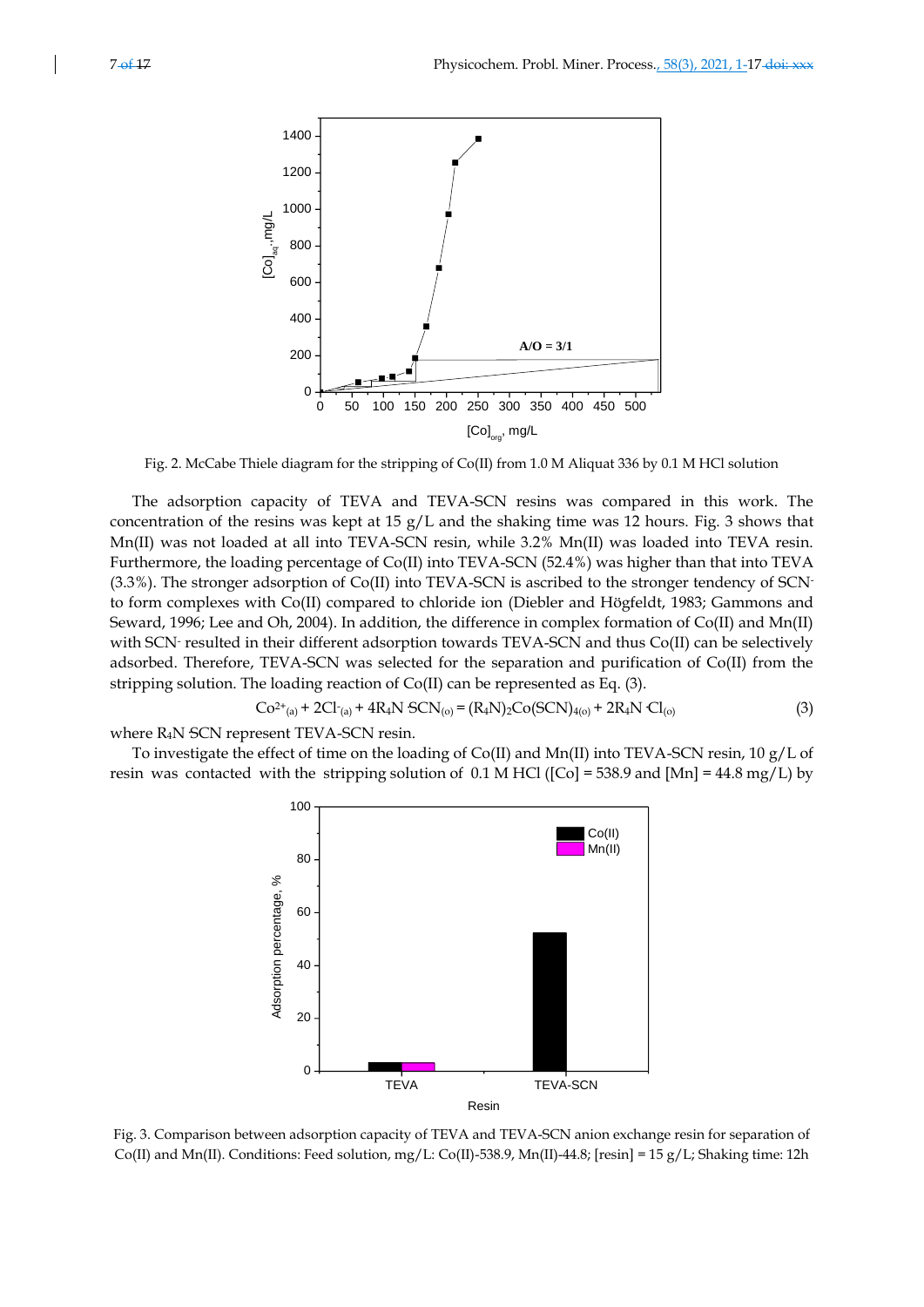varying shaking time from 1 to 24 hour and the results are displayed in Fig. 4. This figure shows that the concentration of Co(II) in the aqueous phase was 350.1 and 318.7 mg/L after 1 and 12 hours of loading time by TEVA-SCN resin. These result indicated that loading percentage of Co(II) steadily increased from 35.4 to 40.8% as shaking time increased from 1 to 12 hour and then constant, while that of Mn(II) was negligible. Therefore, 12 hours was chosen as the optimum shaking time.



Fig. 4. Effect of time on Co(II) and Mn(II) adsorption by TEVA-SCN resin. Conditions: Feed solution, mg/L: Co(II)- 538.9, Mn(II)-44.8;  $[resin] = 10 g/L$ ; Shaking time: 12h

The concentration of TEVA-SCN resin was varied from 2 to 30g/L and the experimental results are illustrated in Fig. 5. These experiments were conducted with the stripping solution containing Co(II) and Mn(II) as mentioned above in 12 hours. The results show that concentration of Co(II) in the aqueous phase gradually decreased from 448.1 to 39.6 mg/L with the increase of the concentration of TEVA-SCN resin from 2 to 30 g/L. The loading percentage of Co(II) was calculated according to the difference in concentration of metals in the aqueous phase before and after adsorption and steadily increased from 16.8 to 92.7% when the concentration of TEVA-SCN resin increased from 2 to 30 g/L, while that of Mn(II) was insignificant. The sharp increase of Co(II) adsorption was assigned to the effect of an excess dosage of resin. The SCN-functional group of TEVA-SCN resin may be considered as an accelerant for the formation of  $Co(SCN)<sub>4</sub><sup>2</sup>$  complex which have strong affinity with the positive charge center of the resin.



Fig. 5. Effect of concntration of TVEA-SCN resin on Co(II) and Mn(II) adsorption. Conditions: Feed solution, mg/L: Co(II)- 538.97, Mn(II)-44.77; [resin] = 2-30 g/L; Shaking time:12h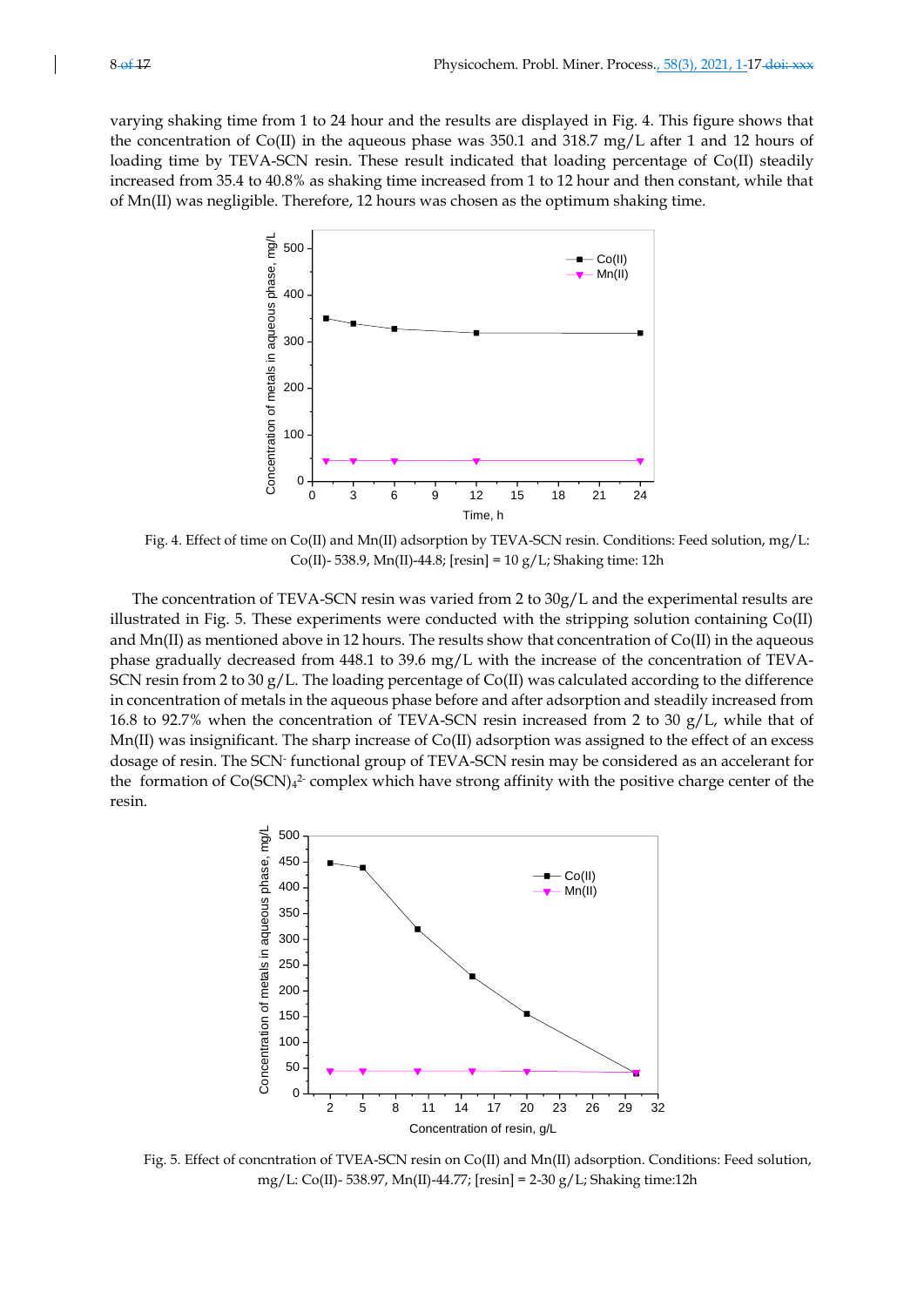The loading capacity of TEVA-SCN for Co(II) was measured. These experiments were conducted by contacting 1 g of TEVA-SCN with 50 mL of the stripping solution containing Co(II) (538.9 mg/L) and Mn(II) (44.8 mg/L) several times until the amount of metal in the resin became constant. The cumulative amount of the metal loaded into the resin was calculated by the difference in the concentration of metal in the solution after each stage of contact. The results are shown in Fig. 6. The cumulative loading of Co(II) increased with the increase of the contact stage and became constant after five stages. The loading capacity of TEVA-SCN resin for Co(II) from 0.1 M HCl stripping solution was found to 19.8 mg per g of resin.



Fig. 6. Loading capacity of TEVA-SCN resin for Co(II) and Mn(II). Conditions: Feed solution, mg/L: Co(II)- 538.9, Mn(II)-44.8; resin: 1g; Shaking time: 12h

#### **3.3.2. Elution of Co(II) from the loaded resin**

A ammonia solution was effective in stripping Co(II) from the loaded ALi-SCN, which was synthesized by reacting Aliquat 336 and NaSCN (Nguyen and Lee, 2020b). Moreover, NH<sup>3</sup> has a strong tendency to form complexes with Co(II). Therefore, ammonia solution was chosen as an eluant for Co(II) from the loaded TEVA-SCN resin. First, the loaded resin was prepared by contacting the stripping solution with 20 g/L of TEVA-SCN. In elution experiments, the concentration of  $NH<sub>3</sub>$  was varied from 1 to 10 %.

Fig. 7 shows that the elution percentage of Co(II) from the loaded TEVA-SCN was gradually increased to 54.1% with the increase of  $NH<sub>3</sub>$  concentration to 5% and then constant with the further increase of NH<sup>3</sup> concentration. Since the amount of Co(II) loaded into the resin depends on the resin concentration during loading, the effect of resin concentration on the elution was investigated. For this purpose, the loaded TEVA-SCN resin was obtained by varying its concentration from 1 to 20  $g/L$ . These loaded resins were eluted by 5% NH<sup>3</sup> solution. The elution percentage of Co(II) decreased steadily from 100% to 54.1% with an increase of the loaded resin concentration from 1 to 20  $g/L$ . This indicates that the concentration of Co(II) in the stripping solution decreased from 538.9 to 291.5 mg/L when the loaded resin concentration increased from 1 to 20g/L (see Fig. 8**).** Co(II) was completely eluted as long as the concentration of the loaded resin was below 2  $g/L$ . By employing ion exchange with TEVA-SCN, Co(II) was completely separated from Mn(II) from the stripping solution and pure Co(II) solution with purity higher than 99.9% was recovered.

#### **3.4 Separation of Mn(II) from the Co(II) free raffinate**

A mixture of Alamine 336 and D2EHPA was effective in separating Mn(II) and Ni(II) from weak HCl solution of pH 3.0 (Nguyen and Lee, 2020a). To compare the extraction and the separation of Mn(II) over Ni(II) and Li(I), mixtures of Alamine 336 and D2EHPA/ PC 88A/ Cyanex 272 (in which mole fraction of organophosphorus acidic extractant was kept at 0.8) were tested. In these experiments, the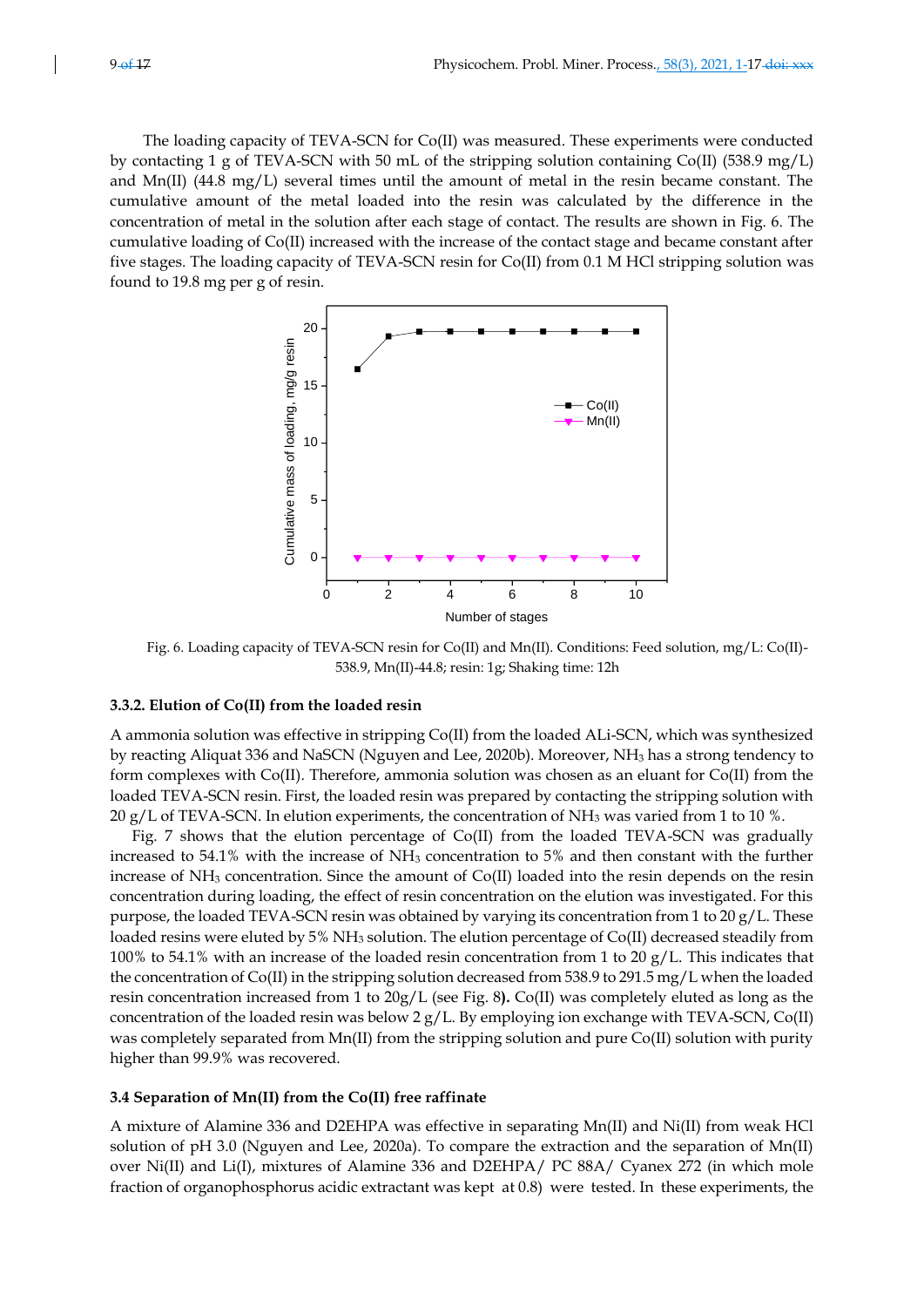

Fig. 7**.** Effect of NH<sup>3</sup> concentration on the elution of Co(II) from the loaded TEVA-SCN resin at room temperature ( $[resin] = 20 g/L$ )



Fig. 8. Effect of loaded TEVA-SCN resin concentration on the elution of Co(II). Conditions: Eluant: 5% NH3; [loaded TEVA resin] =  $20 g/L$ 

composition of the raffinate was 105.2 mg/L Mn(II), 100 mg/L Ni(II) and 150 mg/L Li(I) in 3 M HCl with 2 M NaCl. First, the pH of the raffinate was adjusted to 3 by adding concentrated NaOH solution. In these experiments, 10% decanol was added as a modifier. Fig. 9 shows the variation in the extraction of Mn(II), Ni(II), and Li(I) with the nature of the mixture. Although the extraction percentage of Mn(II) by mixture of Alamine 336 and Cyanex 272/ D2EHPA was higher than that by the mixture Alamine 336 and PC 88A, Ni(II) was also extracted by the mixtures of Alamine 336 and Cyanex 272/D2EHPA. Namely, 2 M mixture of Alamine 336 and Cyanex 272/(D2EHPA) can extract 100% (91.3%) Mn(II) and 8.1%/(7.8%) Ni(II), respectively. Although the mixture of Alamine 336 and PC 88A led to lowest extraction percentage of Mn(II) (77.2%), no Ni(II) was extracted at all. The formation of stable complexes of Mn(II) with PC 88A anions may represent this selective extraction. The equilibrium pH (pH $_{eq}$ ) was measured after extraction and the results are shown in Table 5. The  $pH_{eq}$  value of aqueous phase after extraction by three mixtures was in following order: Alamine 336 + D2EHPA (pKa = 3.24) < Alamine 336 + PC 88A (pKa = 4.51) < Alamine 336 + Cyanex 272 (pKa = 6.37). The increase of pH<sub>eq</sub> by the mixture Alamine 336 and PC 88A/ Cyanex 272 was related to the extraction of hydrogen ion in aqueous phase by Alamine 336 (Hoh et al., 1984; Sarangi et al., 2006). Hence, the addition of Alamine 336 can controll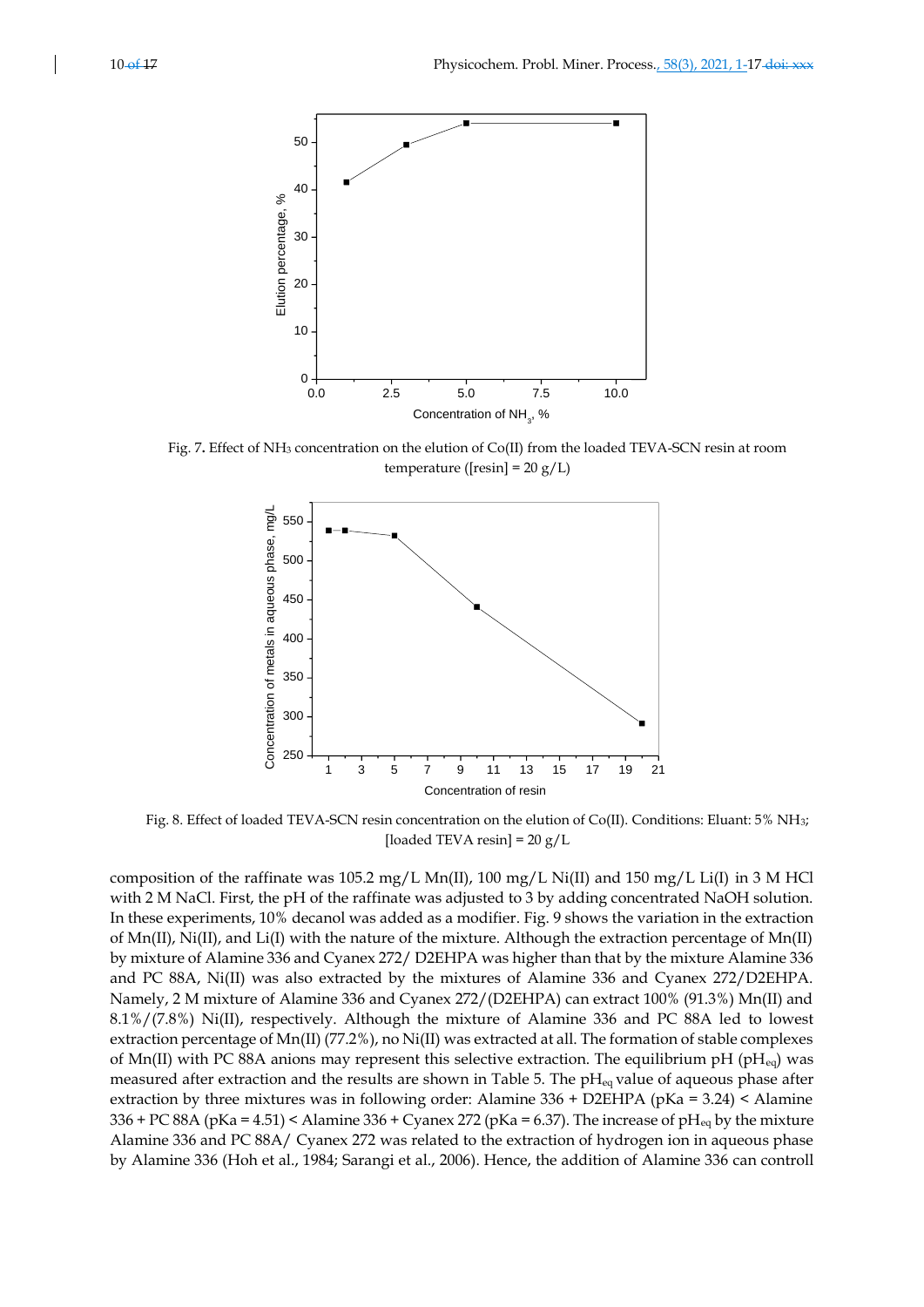$$
Mn^{2+}(a) + 2Cl^{2}(a) + (HA)_{2(0)} + 2R_3N_{(0)} = MnA_{2(0)} + 2R_3NHCl_{(0)}
$$
\n(4)

where HA and R<sub>3</sub>N represent PC 88A and Alamine 336, respectively.



Fig. 9. Effect of the nature of the extractants on the extraction of metals Mn(II), Ni(II), Li(I). Conditions: [mixture] = 2 M, mole faction of acidic extractant = 0.8; diluent: kerosene with  $10\%$  v/v decanol as modifier; A/O = 1; pH = 3; the mixture of Alamine 336 and D2EHPA/Cyanex 272 /PC 88A was denoted as Ala+D2/Ala+CY272/Ala+PC;  $[Mn]:[Ni]:[Li] = 105.2:100:150 mg/L$ 

Table 5**.** The equilibrium pH value after Mn(II) extraction by the mixture of Alamine 336 and D2EHPA / PC 88A/ Cyanex 272

|  | Extractant Alamine 336 and D2EHPA Alamine 336 and PC 88A Alamine 336 and Cyanex 272 |
|--|-------------------------------------------------------------------------------------|
|  | 4 49                                                                                |

McCabe–Thiele diagram for the extraction of Mn(II) by 2.0 M mixture of Alamine 336 and PC 88A was constructed by varying the volume ratio of the two phases from 5/1 to 1/5 and is shown in Fig. 10. In these experiments, the aqueous phase contained 105.2 mg/L Mn(II) and 2 M NaCl and its pH was 3. Fig. 10 shows that two stages of cross-current extraction are enough for complete extraction of Mn(II) at an A/O ratio of 2/3. Subsequently, batch simulation experiments for the Mn(II) extraction by 2 M mixture of Alamine 336 and PC 88A were conducted. Table 6 shows that 97.8 % Mn(II) was extracted by two stages cross–current extraction, while Ni(II) and Li(I) were not extracted at all in these conditions. Therefore, it is possible to comletely separate Mn(II) from Co(II) free raffinate by extraction with the mixture of Alamine 336 and PC 88A. After these batch simulation experiments, the equilibrium pH was 3.15. Employment of three stages cross–current extraction would completely extract Mn(II).

Table 6. Results from batch simulation experiments for the two stage cross–current extraction of metals by 2.0 M mixture of Alamine 336 and PC 88A from the Co(II) free raffinate at an A/O ratio of 2/3

| Metal ions                 | Li  | Ni(II) | Mn(II) |
|----------------------------|-----|--------|--------|
| Stock solution, $mg/L$     | 150 | 100    | 105.3  |
| Stage 1, raffinate, $mg/L$ | 150 | 100    | 19.4   |
| Stage 2, raffinate, $mg/L$ | 150 | 100    | 2.3    |
| Overall % E                | 0   |        | 97 X   |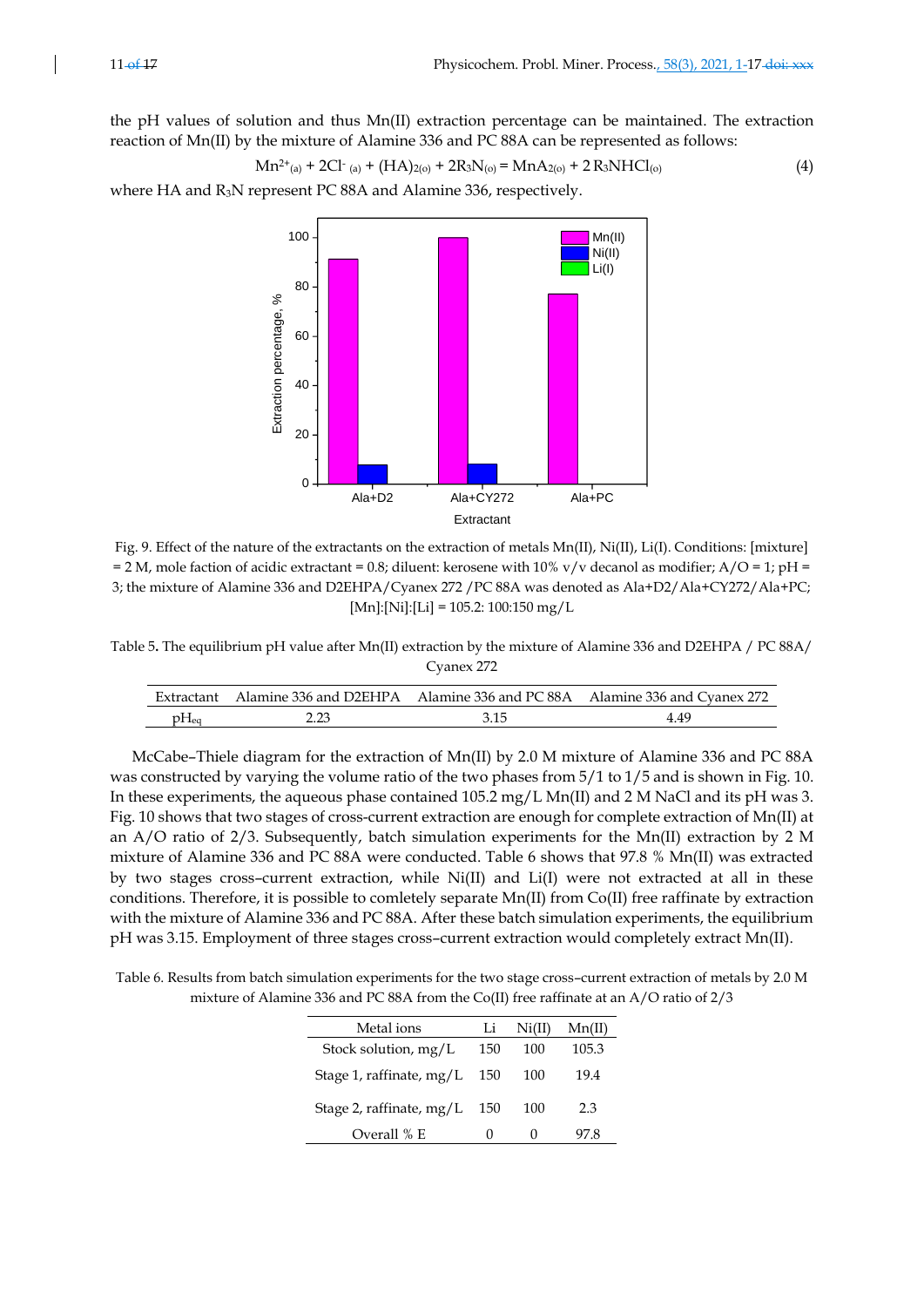Sulfuric acid solution was selected as a stripping solution for the Mn(II) in the loaded mixture of Alamine 336 and PC 88A. The concentration of Mn(II) in the loaded mixture was 102.9 mg/L. In the stripping experiments, the concentration of  $H_2SO_4$  was varied from 0.3 to 2.0 M. The ratio of the organic to the aqueous phase was unity. Table 7 shows that sulfuric acid solution could completely strip Mn(II) from the loaded mixture of Alamine 336 and PC 88A.



Fig. 10. McCabe Thiele diagram for the extraction of Mn(II) from the Co(II) free raffinate. Conditions:  $O/A = 1/5$ - $5/1$ ; [Mn] = 105.2 mg/L; [decanol] =10 vol.%; diluent: kerosene; [mixture of Alamine 336 and PC 88A] = 2 M, mole faction of PC  $88A = 0.8$ ; pH = 3

Table 7. Stripping percentage of Mn(II) from the loaded mixture of Alamine 336 and PC 88A by H<sub>2</sub>SO<sub>4</sub>

| Concentration of H <sub>2</sub> SO <sub>4</sub> , M Stripping percentage, % |     |
|-----------------------------------------------------------------------------|-----|
| 0.3                                                                         | 100 |
| 0.5                                                                         | 100 |
| 1.0                                                                         | 100 |
| 20                                                                          | 100 |

## **3.5. Separation of Ni(II) from the Mn(II) free raffinate**

#### **3.5.1. Ni(II) extraction**

After the extraction of Mn(II), the concentration of Ni(II) and Li(I) in the raffinate was 100.0 mg/L and 150.0 mg/L and solution pH was 3.15. In general, Li(I) is not extracted from weak HCl solution by organophosphrous extractants and control of solution pH is essential to maintain high extraction performance of Ni(II) (Tait, 1993; Singh et al., 1999; Nguyen and Lee, 2020b). Ionic liquids like ALi-CY can efficiently extract either metal ions or hydrogen ions (Le et al., 2019; Tran and Lee, 2020). Therefore, ALi-CY was selected in this work to extract Ni(II) from the Mn(II) free raffinate. In order to compare the extraction efficiency of Ni(II), Cyanex 272 was also tested. Fig. 11 shows that the concentration of ALi-CY affects the extraction of Ni(II), while the effct of Cyanex 272 concentration is negligible. Namely, Ni(II) extraction increased from 56.8 to 100% when the concentration of ALi-CY increased from 0.01 to 0.1 M. By contrast, extraction percentage of Ni(II) by Cyanex 272 was lower than 20% in the same concentration range from 0.01 to 0.1 M. Li(I) was not extracted at all in these experiments. The equilibrium pH after extraction by 0.1 M ALi-CY was 7.98. The increase in the equilibrium pH is due to the extraction of hydrogen ions (Fortuny et al., 2012; Le et al., 2019; Tran and Lee, 2020). After the extraction of Ni(II), only Li(I) left in the raffinate.

#### **3.5.2 Ni(II) stripping**

Our previous data showed that sulfuric acid solution was better than HCl solution as a stripping agent for Ni(II) from the loaded ALi-CY (Nguyen and Lee, 2020b). The concentration of Ni(II) in the loaded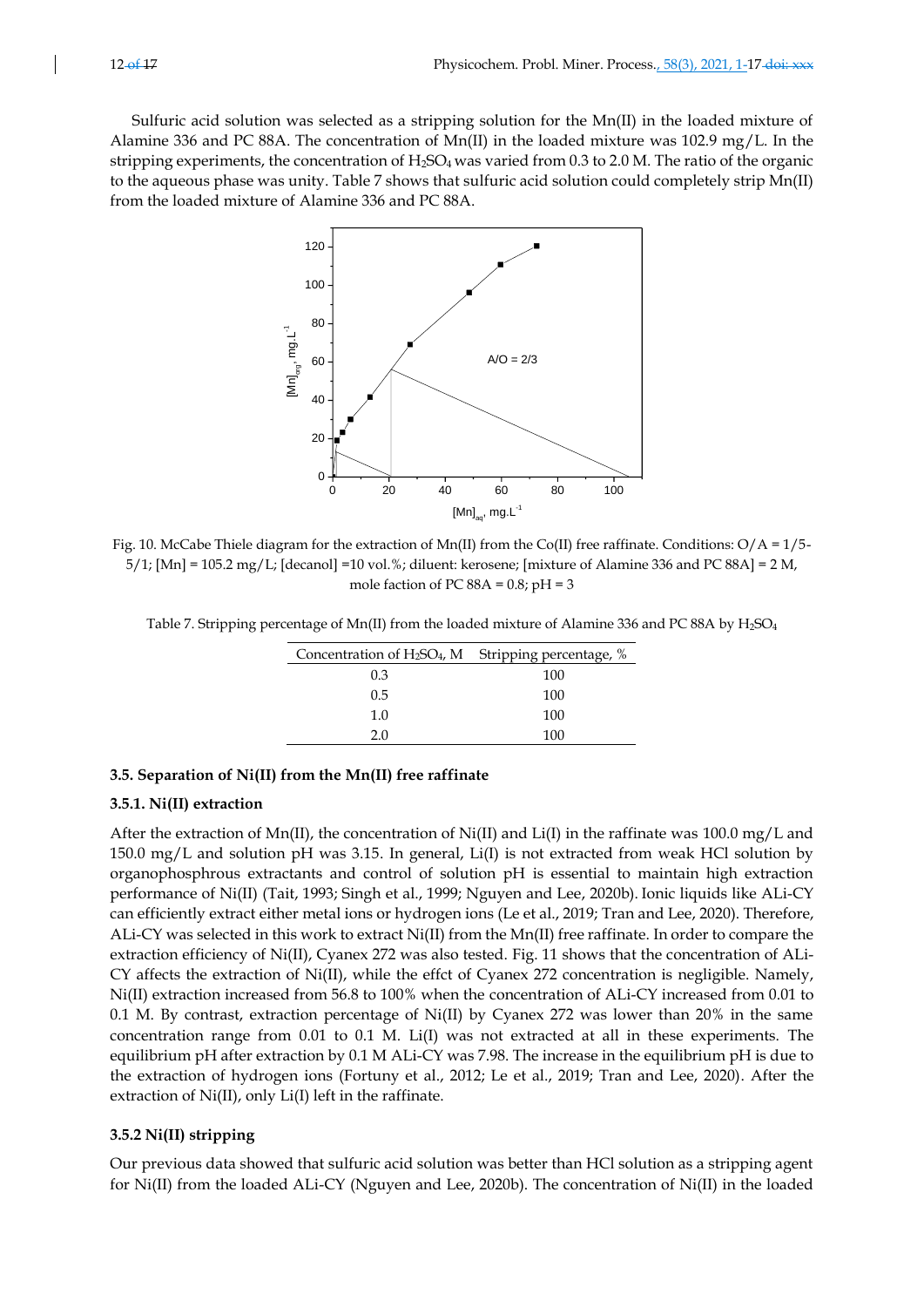ALi-CY was 100 mg/L. Fig. 12 shows that stripping percentage of Ni(II) gradually decreased with the increase of H2SO<sup>4</sup> concentration from 0.1 to 2.0 M. The complete stripping of Ni(II) from the loaded organic phase is possible by using  $0.1$  M H<sub>2</sub>SO<sub>4</sub>.



Fig. 11. Comparison on metal extraction ability between IL(ALi-CY) and Cyanex 272. Conditions: [extractant] 0.01-0.1 M; diluent: kerosene;  $A/O = 1$ ; [Ni] = 100 mg/L; [Li] = 150 mg/L; pH = 3.15



Fig. 12. Effect of H<sub>2</sub>SO<sub>4</sub> concentration on the stripping of Ni(II) from 0.1 M ALi-CY loaded organic phase. Conditions:  $[H_2SO_4] = 0.1 - 2.0 M$ ;  $A/O = 1$ ;  $[Ni] = 100 mg/L$ 

#### **3.6. Integrated process**

Based on our obtained results in this work, a conceptual process flowsheet was proposed for the separation of Cu(II), Co(II), Ni(II), Mn(II), and Li(I) from the synthetic 3.0 M hydrochloric acid leaching solution of spent LIBs by solvent extraction and ion exchange and is shown in Fig. 13. The optimum conditions for separation of each metal are listed in Table 8. First, Cu(II) can be selectively separated by using low concentration of Cyanex 301. The Cu(II) in the loaded of Cyanex 301 can be stripped by moderate aqua regia solution. In order to enhance the extraction percentage of Co(II), 2 M NaCl was added to the raffinate and most of Co(II) can be extracted into Aliquat 336. However, the loaded Aliquat 336 contains not only Co(II) but also a small amount of Mn(II) (44.8 mg/L). The Co(II) and Mn(II) in the loaded Aliquat 336 were completly stripped by dilute HCl solution. Ion exchange of this stripping solution with TEVA-SCN results in selective loading of Co(II) and thus the separation of Co(II) and Mn(II) can be accomplished. The Co(II) in loaded resin can be eluted with 5% NH<sub>3</sub> solution. The purity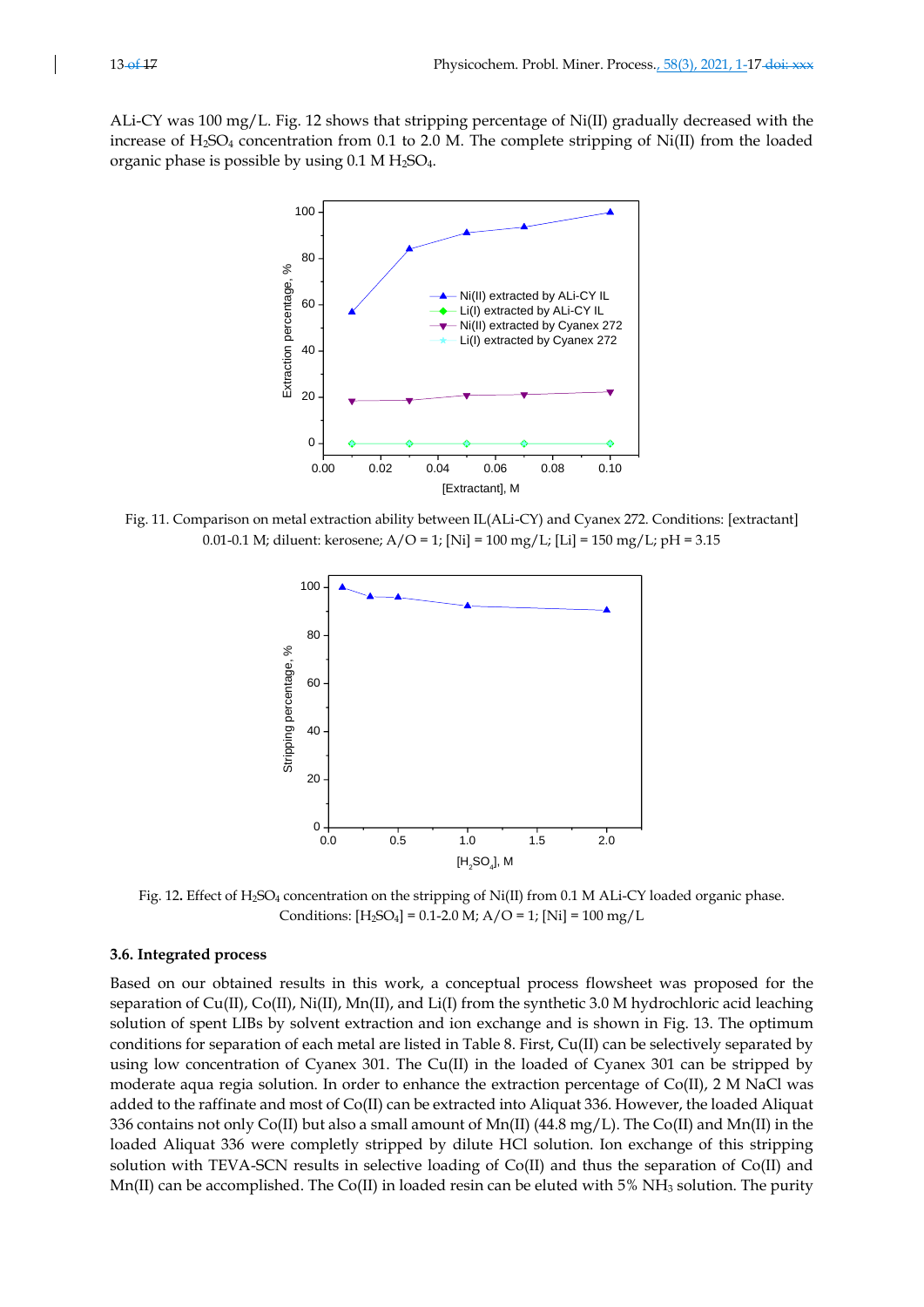of Co(II) in the eluant solution was 99.9%. By adjusting the pH of the Co(II) free raffinate to 3.0, Mn(II) can be selectively extracted by the mixture of Alamine 336 and PC 88A in which the mole fraction of PC 88A is 0.8. The Mn(II) in the loaded mixture can be stripped by a  $H_2SO_4$  solution. After extraction of Mn(II), ALi-CY can extract completely Ni(II) and leave Li(I) in the final rafinate. The purity of  $Cu(II)$ ,  $Co(II)$ ,  $Mn(II)$  and  $Ni(II)$  in the stripping solution was higher than 99.9%. Since Li(I) and Na(I) are remained in the raffinate after the extraction of Ni(II), Li(I) compounds can be recovered from the raffinate.



Fig. 13. The proposed flowsheet for the separation of  $Cu(II)$ ,  $Co(II)$ ,  $Mn(II)$ , Ni(II) and Li(I) from the synthetic 3.0 M hydrochloric acid leaching solution of spent LIBs

From the obtained results, it can be seen that almost complete separation of the metals can be possible in each step by using solvent extraction with commercial extractants and ionic liquids synthesized from commercial extractants. Modifying TEVA by contacting NaSCN enhanced both the loading capacity and selectivity for Co(II) and thus the purity of Co(II) increased. Besides, the separation degree in each step of both solvent extraction and ion exchange is so high that pure solution of each metal can be recovered. This is prospective in terms of the feasibility of manufacture of advanced materials from the corresponding stripping solution and the final raffinate. On the basis of economics and enviroment, the use of the mixture of PC88A and Alamine 336 would circumvent the saponification of organophosphorous extractants for the control of the equilibrium pH. Along these lines, the employment of synthesized IL like ALi-CY also brought some advantage on the basis of extractbility and stability of solution pH compared to respective acidic extractant. Table 9 compares the obtained results between the data reported in the previous work (Nguyen and Lee, 2020a) and this work in terms of selectivity for metal separation.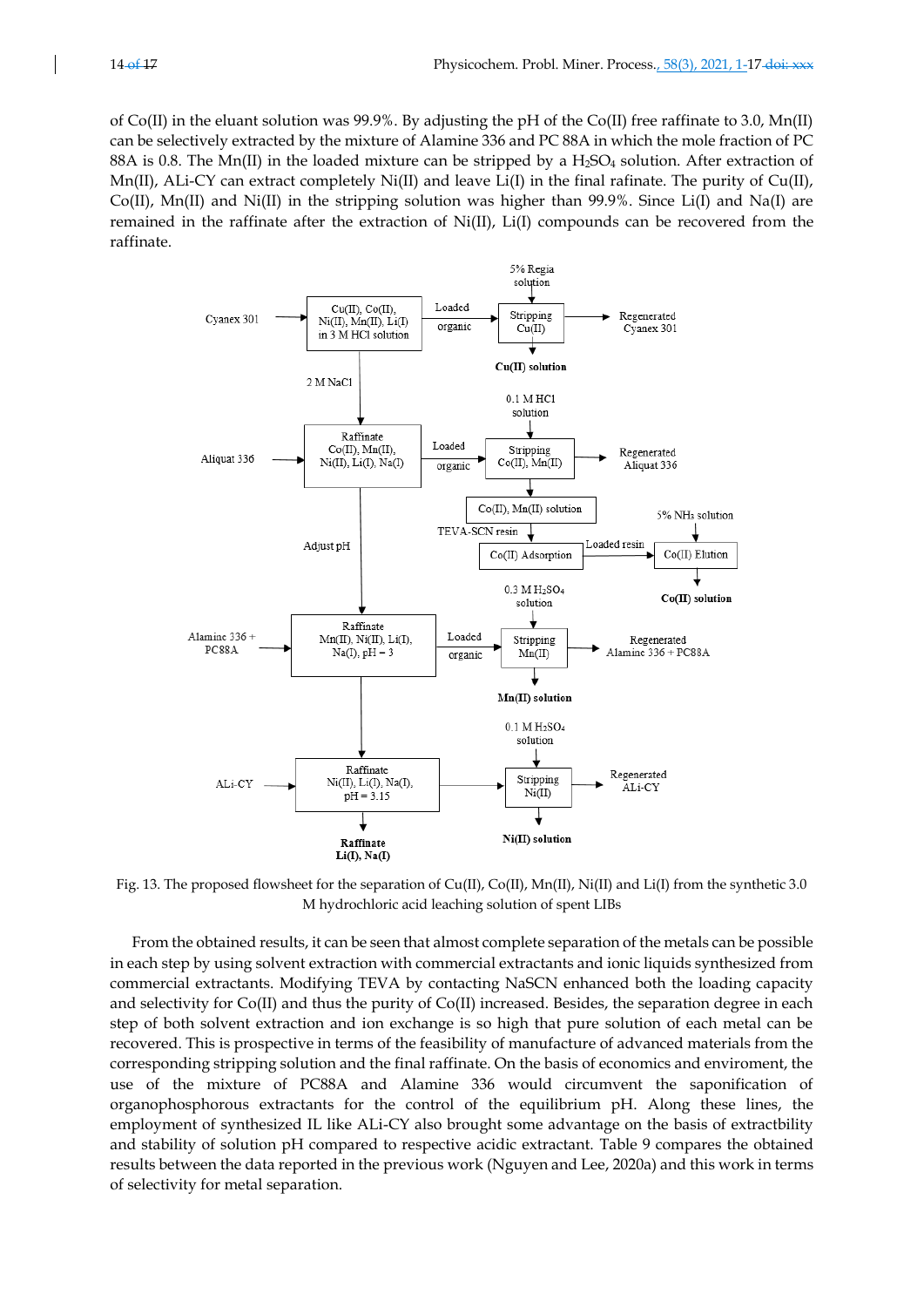| Process                                                                                                                 | Detail                                                                                                                     | Cu(II)                   | Co(II)  | Mn(II)   | Ni(II)                   | Li(I)   |
|-------------------------------------------------------------------------------------------------------------------------|----------------------------------------------------------------------------------------------------------------------------|--------------------------|---------|----------|--------------------------|---------|
| Feed<br>solution                                                                                                        | Synthetic leaching solution, 3 M HCl, mg/L                                                                                 | 150                      | 938     | 150      | 100                      | 150     |
| Cu(II)                                                                                                                  | Extraction: 0.02 M Cyanex 301, A/O = 1, %                                                                                  | 100                      | $<$ LOD | $<$ LOD  | $<$ LOD                  | $<$ LOD |
| separation                                                                                                              | Stripping: 5% aqua regia, $A/O = 1$ , %                                                                                    | >95.3                    |         |          |                          |         |
|                                                                                                                         | Extraction: 1.0 M Aliquat 336, A/O = $1/2$ with<br>four stage counter-current extraction, %                                |                          | >99.9   | 29.9     | $<$ LOD                  | $<$ LOD |
| separation                                                                                                              | Co(II)<br>Ion exchange: TEVA-SCN, 538.9 mg/L Co(II) and<br>44.8 mg/L Mn(II) in 0.1 M HCl, %                                |                          | >99.9   | $\Omega$ | $<$ LOD                  | $<$ LOD |
|                                                                                                                         | Eluting: 5% NH <sub>3</sub> , [resin] = $2g/L$ , %                                                                         |                          | >99.9   |          |                          |         |
| Mn(II)<br>separation                                                                                                    | Extraction: 2 M mixture of Alamine 336 and PC<br>88A, $A/O = 2/3$ with two stage cross-current<br>extraction, $pH = 3$ , % |                          |         | >97.8    | $<$ LOD                  | $<$ LOD |
|                                                                                                                         | Stripping: 0.3 M H <sub>2</sub> SO <sub>4</sub> , %                                                                        | $\overline{\phantom{a}}$ |         | > 9.99   | $\overline{\phantom{0}}$ |         |
| Ni(II)                                                                                                                  | Extraction: 1.0 M ALi-CY, A/O = 1, pH = 3.15, %                                                                            | $\qquad \qquad -$        |         |          | >99.9                    | $<$ LOD |
| separation                                                                                                              | Stripping: 0.1 M H <sub>2</sub> SO <sub>4</sub> , %                                                                        |                          |         | >99.9    |                          |         |
| $Li(I)$ in<br>rafinate                                                                                                  | Final raffinate, mg·L-1                                                                                                    |                          |         |          |                          | 150     |
| Purity, %                                                                                                               |                                                                                                                            | >99.9                    | >99.9   | >99.9    | >99.9                    |         |
| *Note: 2 M Na(I) is present in final raffinate; " <lod" denotes="" detection.<="" limit="" of="" td="" under=""></lod"> |                                                                                                                            |                          |         |          |                          |         |

| Table 8. Mass balance and the variation in the extraction and stripping of metals from the synthetic solution |
|---------------------------------------------------------------------------------------------------------------|
| duirng each separation step                                                                                   |

Table 9. Comparison on the improvement of separation and selectivity for the recovery of metals from leaching solution of spent LIBs

| Metals in leaching solution                                                           | Previous work (Nguyen and Lee,<br>2020a)                                                                                                                                                                                                                                                           | This study                                                                                                                                                                                                                                                                                                                                                |
|---------------------------------------------------------------------------------------|----------------------------------------------------------------------------------------------------------------------------------------------------------------------------------------------------------------------------------------------------------------------------------------------------|-----------------------------------------------------------------------------------------------------------------------------------------------------------------------------------------------------------------------------------------------------------------------------------------------------------------------------------------------------------|
| Cu(II): Co(II): Mn(II): Ni(II):<br>$Li(I) = 150:938:150:100:150$<br>$mg/L$ in 3 M HCl | -The co-extraction of some ions<br>such as $Cu(II)/CO(II)$ and $Mn(II)/$<br>obsevered<br>during<br>Ni(II)<br>was<br>separation process.<br>- $Ni(II)$ , $Li(I)$ and $Na(I)$ were left in<br>final raffinate.<br>- The separation degree of metal<br>ions was not high, resulting in low<br>purity. | - Most of the metal ions were completely<br>separated in each step.<br>- Applying ion exchange with TEVA-SCN<br>resin can enhance both the loading<br>capacity and selectivity of Co(II).<br>- Li(I) and Na(I) were left in final raffinate,<br>thus compound of Li(I) can be recovered.<br>- Purity of Cu(II), Co(II), Mn(II), Ni(II) was<br>over 99.9%. |

# **4. Conclusions**

Solvent extraction and ion exchange experiments were done to improve the separation degree of the previoulsy reported process for the recovery of metal ions with high purity from 3 M HCl leaching solution of LIBs containing Cu(II, Co(II), Mn(II), Ni(II) and Li(I). The separation degree and selectivity of metal ions in each step of this work was greatly improved compared to the reported process. Firstly, Cu(II) ions were completely extracted over other metal ions by Cyanex 301 and then the Cu(II) in the loaded organic was quantitatively stripped by  $5\%$ (v/v) aqua regia solution. Most of Co(II) and a small amount of Mn(II) were loaded into Aliquat 336 phase after the four stage counter-current extraction. The application of TEVA-SCN resin showed some merits in either selectivite loading or purification of Co(II) from the HCl stripping solution containing Mn(II). Co(II) in the loaded resin was successfully eluted by 5% NH<sup>3</sup> solution. Among three binary mixtures (Alamine 336 and D2EHPA/Cyanex 272/PC 88A), Mn (II) was selectively extracted over Ni(II) and Li(I) from the Co(II) free raffinate by the mixture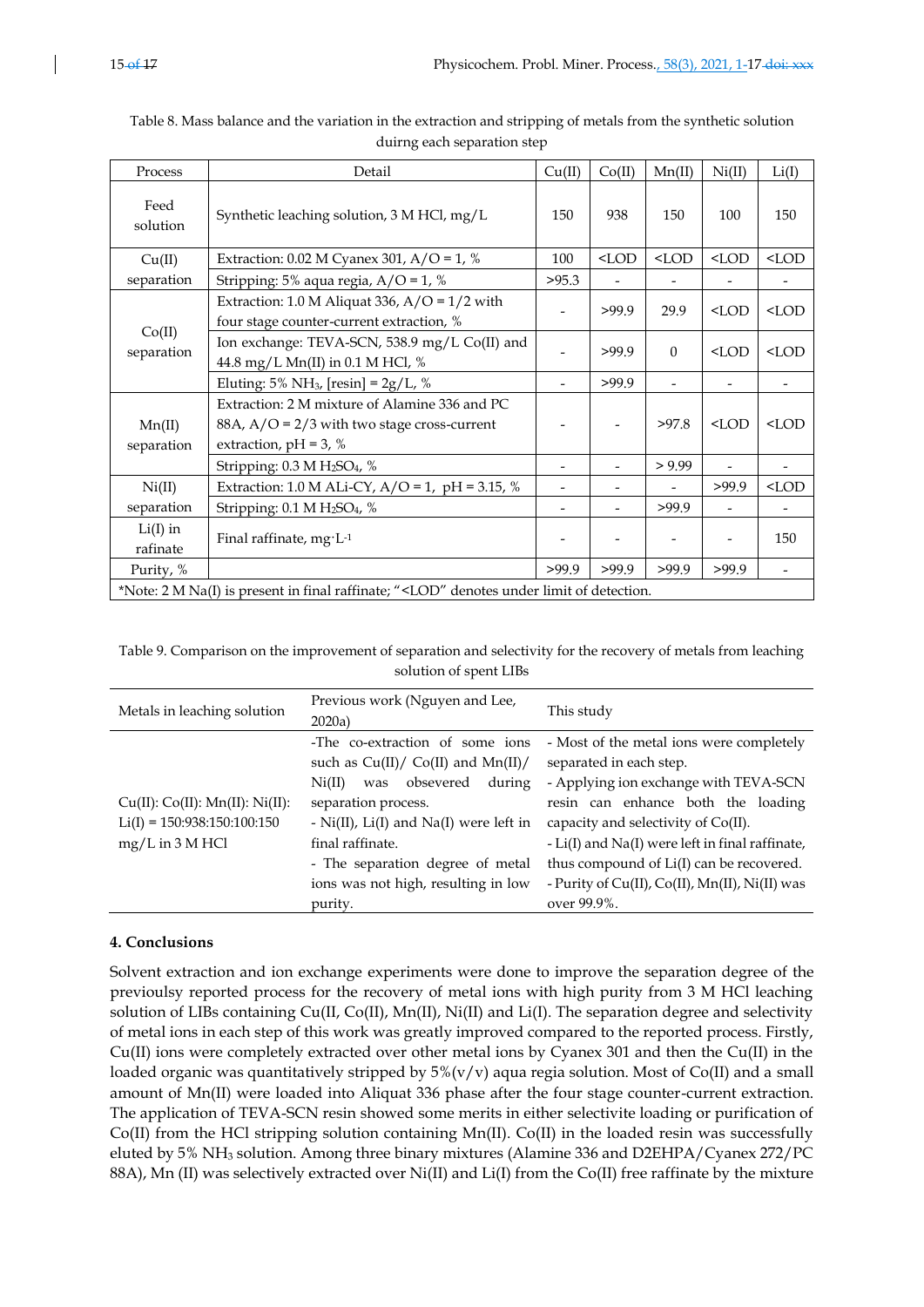of Alamine 336 and PC 88A at initial pH of 3. The Mn(II) in the loaded organic phase was completely stripped by 0.3 M H<sub>2</sub>SO<sub>4</sub>. ALi-CY solution can completely extract Ni(II), while Li(I) was left in the final raffinate. Ni(II) was completely stripped from the loaded phase by 0.1 M H<sub>2</sub>SO<sub>4</sub>. In most of cases, IL and amine played an important role for controling solution pH in extraction of Mn(II) and Ni(II). Our experiments indicated that the purity of the metal ions in the stripping solutions was higher than 99.9%. A flowsheet was proposed to separate the five metal ions by solvent extraction and ion exchange on the basis of our data.

#### **Acknowledgments**

This work was supported by the Technology Innovation Program (Development of Material Component Technology) (Project number: 2011183) funded by the Ministry of Trade, Industry & Energy (MOTIE, Korea). We gratefully thank the Gwangju branch of the Korea Basic Science (KBSI) for ICP data.

#### **References**

- CHAGNES, A., POSPIECH, B., 2013. *A brief review on hydrometallurgical technologies for recycling spent lithium-ion batteries*. J. Chem. Technol. Biotechnol 88, 1191–1199.
- CHEN, X., XU, B., ZHOU, T., LIU, D., HU, H., FAN, S., 2015. *Separation and recovery of metal values from leaching liquor of mixed-type of spent lithium-ion batteries*. Sep. Purif. Technol 144, 197–205..
- CHIU, K.L., CHEN, W.S., 2017. *Recovery and separation of valuable metals from cathode materials of spent lithiumion batteries (Libs) by ion exchange*. Sci. Adv. Mater 9(12), 2155-2160. https://doi.org/10.1166/sam.2017.3214.
- DIEBLER, H., HÖGFELDT, E. (Ed.)., 1983. *Stability Constants of Metal-Ion Complexes, Part A: Inorganic Ligands*. Ber Bunsen Phys Chem. 87, 1227–1227.
- FLEITLIKH, I.Y., GRIGORIEVA, N.A., LOGUTENKO, O.A., 2018. *Extraction of Non-Ferrous Metals and Iron with Systems based on Bis(2,4,4-Trimethylpentyl)Dithiophosphinic Acid (CYANEX 301), A Review*. Solvent Extr. Ion Exch 36, 1-21.
- FORTUNY, A., COLL, M.T., SASTRE, A.M., 2012. *Use of methyltrioctyl/decylammonium bis 2,4,4- (trimethylpentyl)phosphinate ionic liquid (ALi-CY IL) on the boron extraction in chloride media*. Sep. Purif. Technol 97, 137–141.
- GAMMONS, C.H., SEWARD, T.M., 1996. *Stability of manganese (II) chloride complexes from 25 to 300°C. Geochim. Cosmochim*. Acta 60, 4295–4311.
- GMAR, S., MUTELET, .F, CHAGNES, A., 2020. *Effect of the Addition of Amine in Organophosphorus Compounds on Molecular Structuration of Ionic Liquids–Application to Solvent Extraction*. Molecules 25(11), 2584.
- HOH, Y.C., CHUANG, W.S., LEE, B.D., CHANG, C.C., 1984. *The separation of manganese from cobalt by D2EHPA*. Hydrometallurgy 12, 375–386.
- JAKOVLJEVIC, B., BOURGET, C., NUCCIARONE D., 2004. *Cyanex 301 Binary Extractant Systems in Cobalt/Nickel Recovery from Acidic Chloride Solutions*. Hydrometallurgy 75, 25–36.
- JOULIÉ, M., LAUCOURNET, R., BILLY, E., 2014. *Hydrometallurgical process for the recovery of high value metals from spent lithium nickel cobalt aluminum oxide based lithium-ion batteries.* J. Power Sources 247, 551–555.
- LEE, M.S., OH, Y.J., 2004. *Estimation of thermodynamic properties and ionic equilibria of cobalt chloride solution at 298 K*. Mater. Trans 45, 1317–1321.
- LE, M.N., SON, S.H., LEE, M.S., 2019. *Extraction behavior of hydrogen ion by an ionic liquid mixture of Aliquat 336 and Cyanex 272 in chloride solution*. J. Korean Inst. Met. Mater 57, 162–169.
- LEE, S.A., LEE, M.S., 2019. *Selective Extraction of Cu(II) from Sulfuric Acid Leaching Solutions of Spent Lithium Ion Batteries Using Cyanex 301*. Korean J. Met. Mater 57(9), 596-602.
- LIU, Y., JEON, H.S., LEE, M.S., 2015. *Separation of Pr and Nd from La in chloride solution by extraction with a mixture of Cyanex 272 and Alamine 336*. Met. Mater. Int 21, 944–949.
- LOMMELEN R., HOOGERSTRAETE T.V. , ONGHENA B., BILLARD I., BINNEMANS K., 2019. *Model for Metal Extraction from Chloride Media with Basic Extractants: A Coordination Chemistry Approach.* Inorg. Chem., American Chemical Society, In press. http://doi.org/10.1021/acs.inorgchem.9b01782.
- NAN, J., HAN, D., ZUO, X., 2005. *Recovery of metal values from spent lithium-ion batteries with chemical deposition and solvent extraction.* J. Power Sources 152, 278–284.